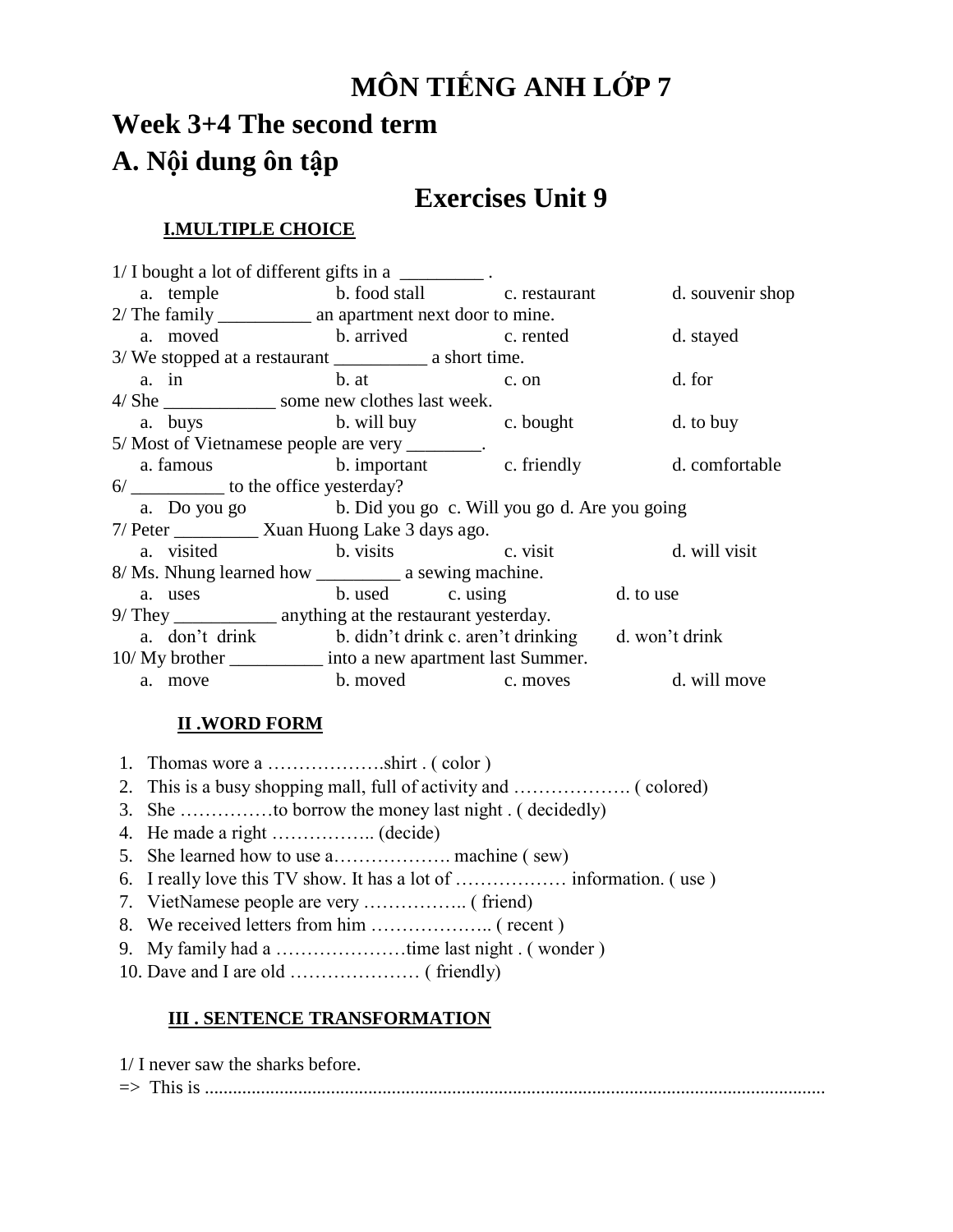| 2/ Liz thought no fish was more beautiful than the colorful little fish |
|-------------------------------------------------------------------------|
|                                                                         |
| 3/ We took a train to HCM city                                          |
|                                                                         |
| 4/ How long was your flight from Ha Noi to Jakarta?                     |
|                                                                         |
| 5/ We live too far away from our school                                 |
|                                                                         |
| 6/ Their father got to London by taxi last Monday                       |
|                                                                         |
| 7/ Be sure to lock the door before you leave.                           |
|                                                                         |
| 8/ How much is this dictionary?                                         |
|                                                                         |
| 9/ These books cost twenty-eight thousand dong                          |
|                                                                         |
| 10/ Minh saw a lot of gifts in a souvenir shop.                         |
|                                                                         |

## **B. Nội dung bài mới**

### **UNIT 10: HEALTH AND HYGIENE**

## **I. VOCABULARY**

- be in a lot of pain /biː m ə  $\vert$ ot əv peɪn/: đau đớn nhiều
- be scared of /biː skeəd ǝv/: sợ
- broken /ˈbrəʊkən/ (adj): hư, bể, vỡ
- cavity /ˈkævəti/ (n): lỗ răng sâu
- check /tʃek/ (v): kiểm tra
- dentist /ˈdentɪst/ (n): nha sĩ
- difficult /ˈdɪfɪkəlt/ (adj): khó khăn
- explain /ɪkˈspleɪn/ (v): giả thích
- fill /fɪl/ (v): trám, lấp lỗ hổng
- have an appointment with/hæv ən əˈpɔɪntmənt wɪð/: có cuộc hẹn với
- healthy /ˈhelθi/ (adj): lành mạnh, bổ dưỡng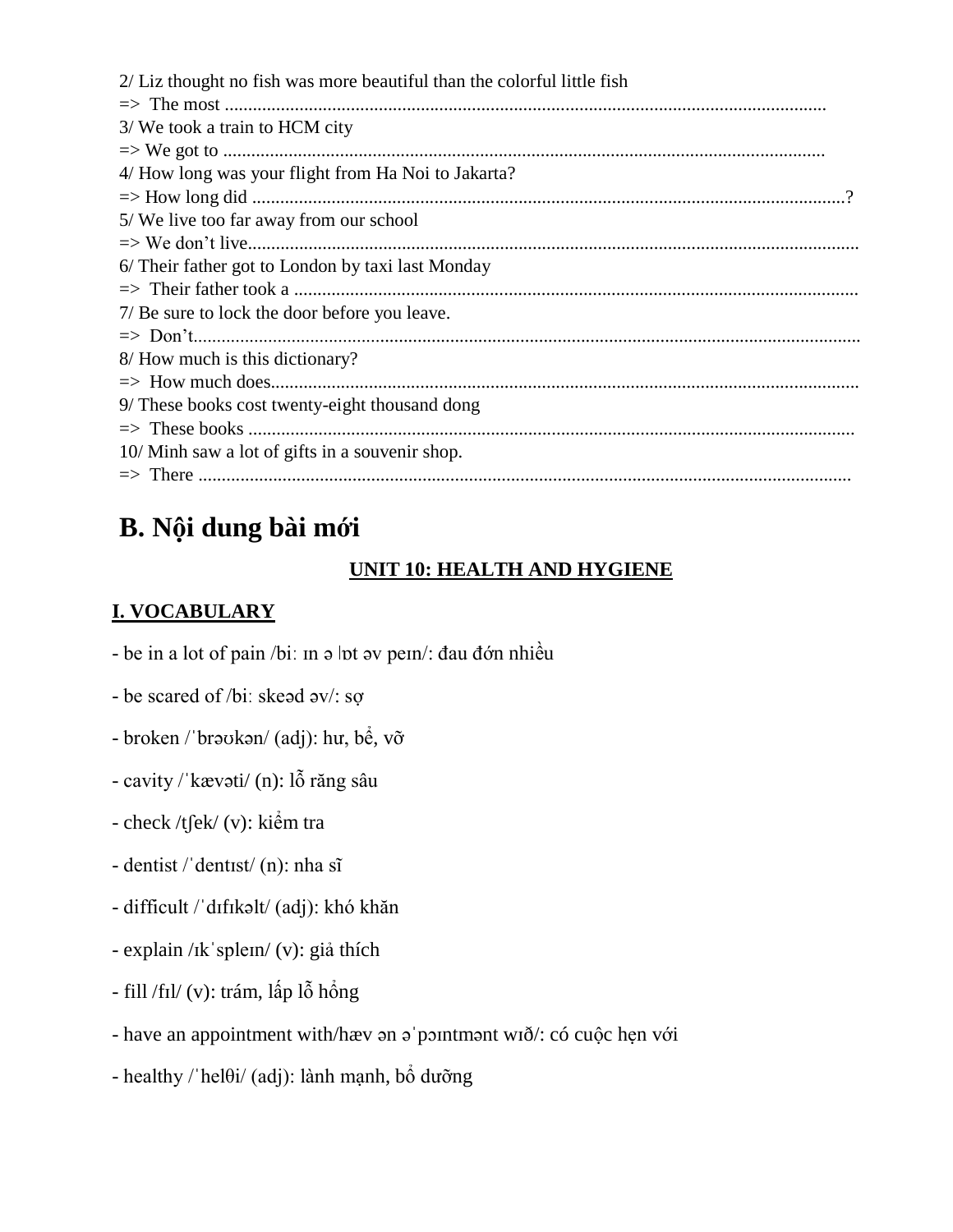- hurt /hɜːt/ (v): làm đau

- keep sb away /kiːp ˈsʌmbədi əˈweɪ/ (v): ngăn ai đến gần
- kind /kaɪnd/ (adj): tử tế, tốt bụng
- loud /laʊd/ (adj) to(âm thanh)
- notice /ˈnəʊtɪs/ (v): chú ý
- pain /peɪn/ (n): sự đau đớn
- patient /ˈpeɪʃnt/ (n): bệnh nhân
- serious /ˈsɪəriəs/ (adj): nghiêm trọng
- smile /smaɪl/ (v): cười
- sound /saʊnd/ (n): âm thanh
- strange /streɪndʒ/ (adj): lạ lẫm
- toothache /ˈtuːθeɪk/ (n): đau răng
- $-$  touch /t $\Lambda$ t $\int$  (v): sờ, đụng, chạm
- unhealthy /ʌnˈhelθi/ (adj): không lành mạnh, không bổ dưỡng
- personal /ˈpɜː.sən.əl/ (adj): cá nhân
- hygiene /ˈhaɪ.dʒiːn/ (n): phép vệ sinh
- harvest /ˈhɑː.vɪst/ (n,v): mùa gặt/thu hoạch
- all the time /ɔːl ðə taɪm/ (adv): luôn luôn
- shower / $\int a\omega e^{r}$ / (n,v): vòi tắm hoa sen/tắm bằng vòi hoa sen
- take care of /teɪk keər əv/ (n): săn sóc, trông nom
- washing /wɒʃɪŋ/ (n): việc giặt quần áo
- + do the washing /duː ðə wɒ $\int$ n/ (v): giặt quần áo
- $-$  iron /aɪən/ (v): ủi (quần áo)
- + ironing /ˈaɪə.nɪŋ/ (n): việc ủi quần áo
- own /əʊn/ (adj): riêng, cá nhân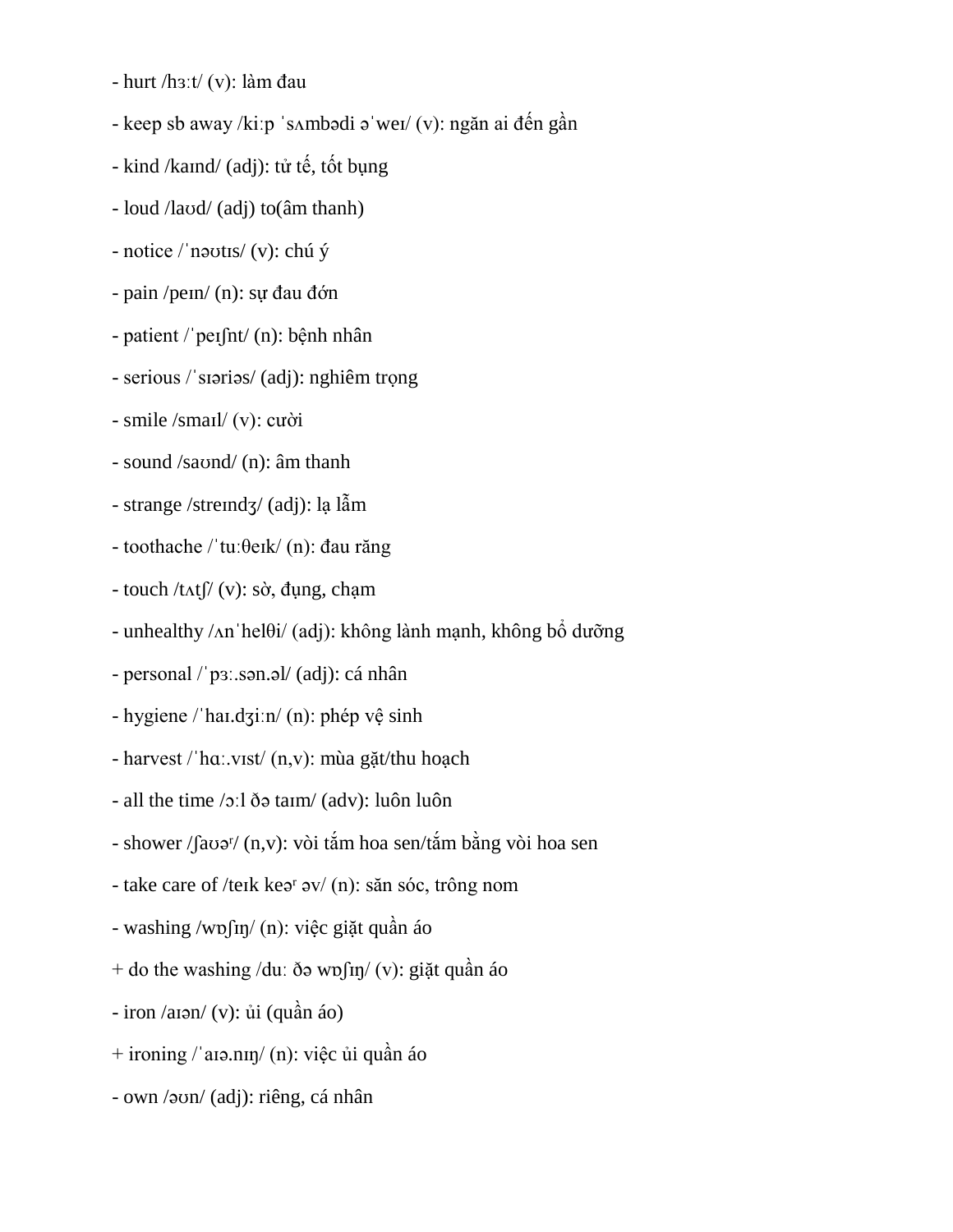- be bad for  $(+$  noun) /bi bæd fɔːr/  $(v)$ : có hại cho...
- advice /ədˈvaɪs/ (n): lời khuyên
- + advise /ədˈvaɪz/ (v): khuyên
- follow one's advice /ˈfɒl.əʊ wʌns ədˈvaɪs/ (v): theo lời khuyên của ai
- change /t $\frac{\text{fend}}{3}$  (v): thay  $\frac{d\delta i}{d\delta}$
- probably /ˈprɒb.ə.bli/ (adv): có lẽ
- brush /brʌʃ/ (v,n): chải (bằng bàn chải)/bàn chải
- comb /kəʊm/ (v,n): chải (tóc)/cái lược
- take exercise /teɪk ˈek.sə.saɪz/ (v): tập thể dục
- reply /rɪˈplaɪ/ (n,v): câu trả lời/trả lời
- suitable /ˈsjuː.tə.bļ/ (adj): thích hợp
- appointment /əˈpɔɪnt.mənt/ (n): cuộc hẹn
- drill /drɪl/ (v,n): khoan/cái khoan
- afterwards /ˈɑːf.tə.wədz/ (adv): sau đó
- $-$  fix /fiks/ (v): lắp
- surgery /ˈsɜː.dʒər.i/ (n): phòng khám bệnh, giải phẫu
- nervous /ˈnɜː.vəs/ (adj): lo lắng, ái ngại
- painful /ˈpeɪn.fəl/ (adj): đau đớn
- sensible /ˈsent.sɪ.bļ/ (adj): khôn ngoan
- neglect /nɪˈglekt/ (v): lơ là

### **II. GRAMMAR**

- I. Imperatives: Câu mệnh lệnh
- +) Dạng khẳng định
- e.g: Open your book!/ Come in!

#### $Verb + O/ Pre.$